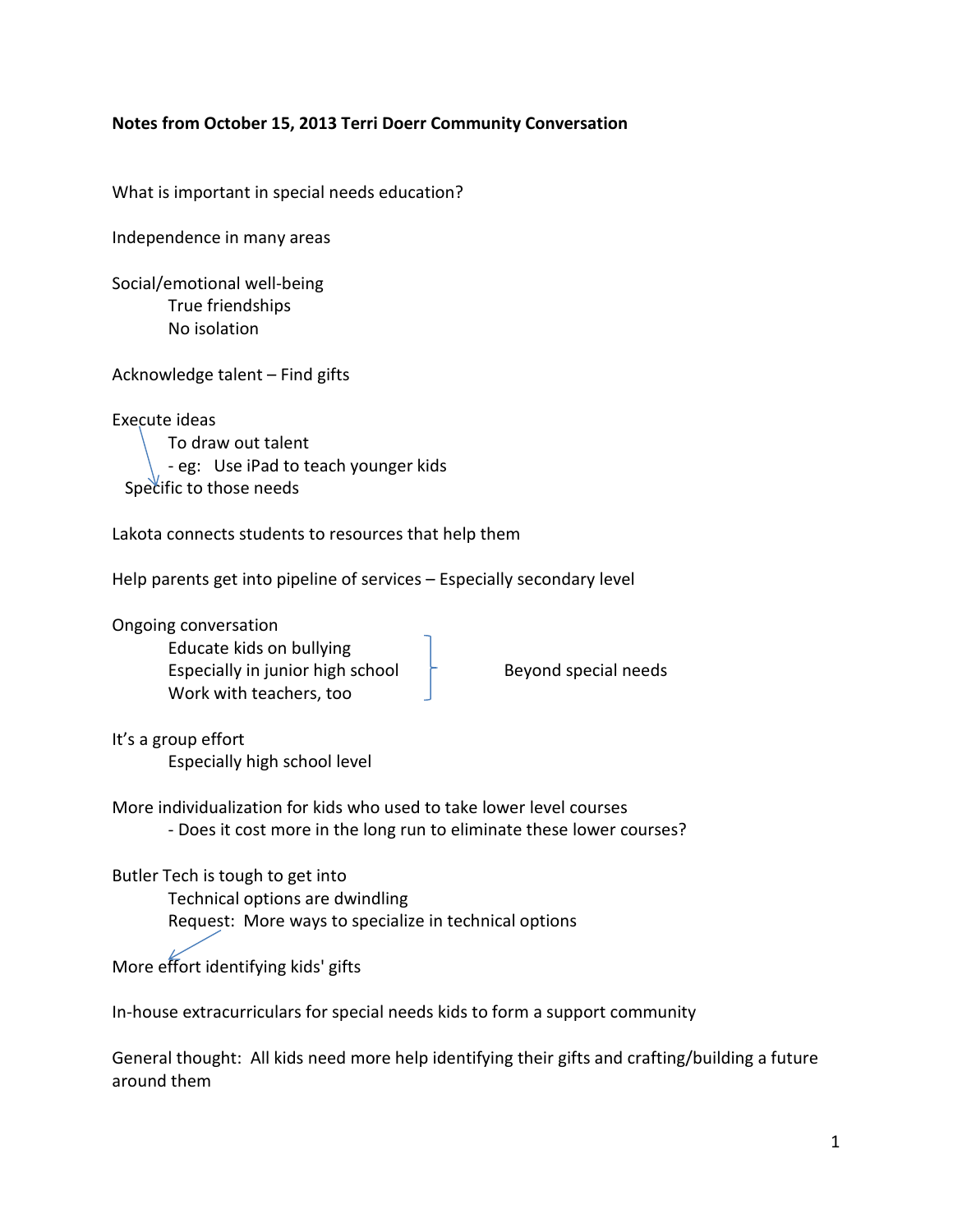### **Community Role**

More parent communication to school about student passions and successes

Provide opportunities for kids to be productive in real life - Teaching iPad skills in community

Volunteerism

Partnerships with businesses for opportunities with special needs kids

Make the community service relevant to the child's passion and gifts - eg: Whiz Kids

Perception of special education Lots of money, no success Celebrate success Labels and communications/word changes outcomes

### **Requests**

Transition services that start before  $9<sup>th</sup>$  grade (others say No) - eg: Butler County DD

Tackle bullying across the board Have a conversation from the start of school with kids and parents

Better ability of staff to ID needs and services up front What is the staff's role

High level of parent-staff-IEP communication in mainstream classes to ID the needs (and gifts)

Staff training and resources in instructional variations and IDing needs

Place IEP kids with teachers who have the experience with special needs Pods of training at building and grade level who can train other teachers

Teachers working together to ID/match teachers and students

How does this happen in high school?

Teachers cross-trained in math, etc. and special education

Personal outreach of teachers to students